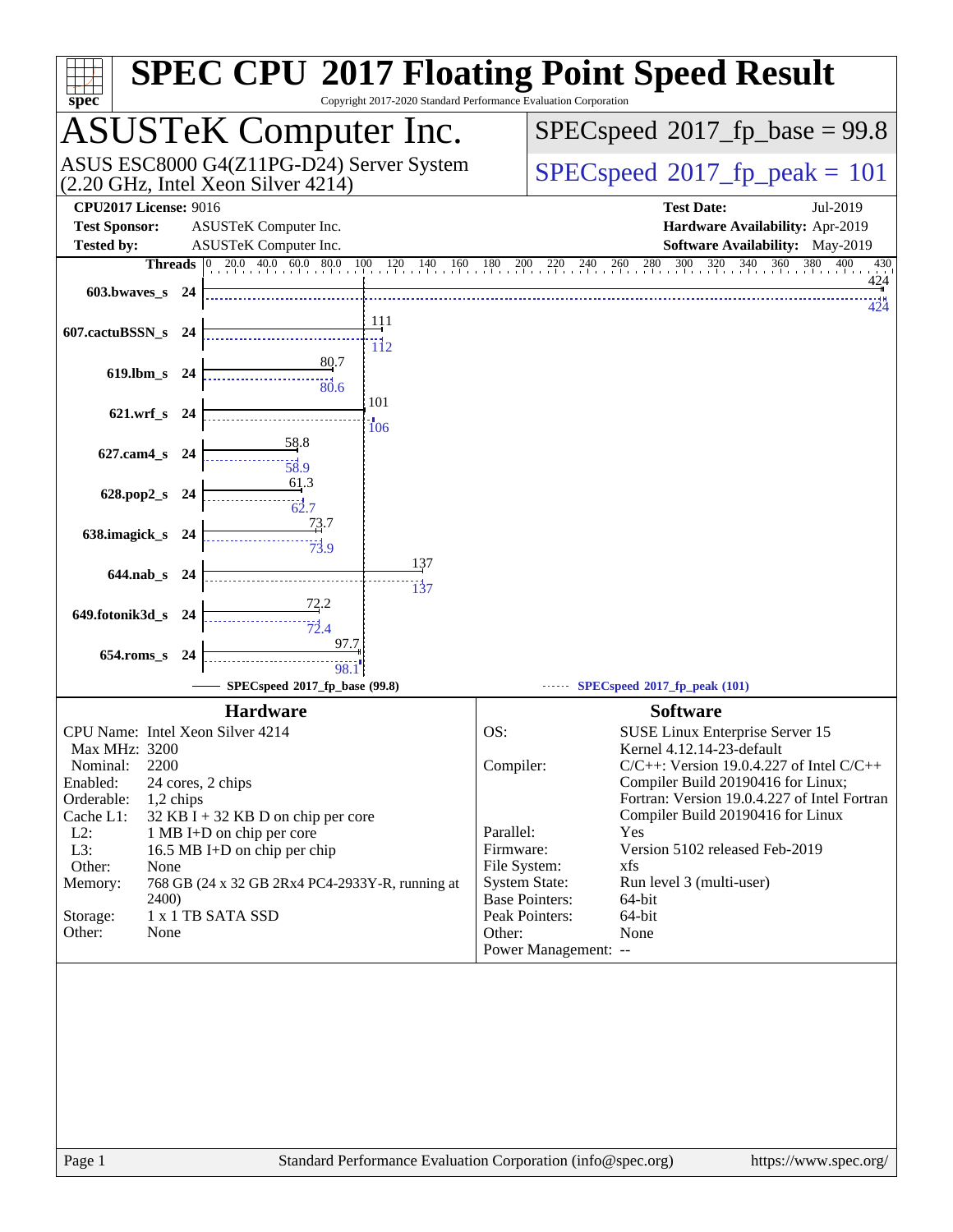# **[spec](http://www.spec.org/)**

# **[SPEC CPU](http://www.spec.org/auto/cpu2017/Docs/result-fields.html#SPECCPU2017FloatingPointSpeedResult)[2017 Floating Point Speed Result](http://www.spec.org/auto/cpu2017/Docs/result-fields.html#SPECCPU2017FloatingPointSpeedResult)**

Copyright 2017-2020 Standard Performance Evaluation Corporation

### ASUSTeK Computer Inc.

(2.20 GHz, Intel Xeon Silver 4214) ASUS ESC8000 G4(Z11PG-D24) Server System  $\big|$  [SPECspeed](http://www.spec.org/auto/cpu2017/Docs/result-fields.html#SPECspeed2017fppeak)®[2017\\_fp\\_peak =](http://www.spec.org/auto/cpu2017/Docs/result-fields.html#SPECspeed2017fppeak) 101

 $SPECspeed^{\circ}2017\_fp\_base = 99.8$  $SPECspeed^{\circ}2017\_fp\_base = 99.8$ 

**[Test Sponsor:](http://www.spec.org/auto/cpu2017/Docs/result-fields.html#TestSponsor)** ASUSTeK Computer Inc. **[Hardware Availability:](http://www.spec.org/auto/cpu2017/Docs/result-fields.html#HardwareAvailability)** Apr-2019

**[CPU2017 License:](http://www.spec.org/auto/cpu2017/Docs/result-fields.html#CPU2017License)** 9016 **[Test Date:](http://www.spec.org/auto/cpu2017/Docs/result-fields.html#TestDate)** Jul-2019 **[Tested by:](http://www.spec.org/auto/cpu2017/Docs/result-fields.html#Testedby)** ASUSTeK Computer Inc. **[Software Availability:](http://www.spec.org/auto/cpu2017/Docs/result-fields.html#SoftwareAvailability)** May-2019

#### **[Results Table](http://www.spec.org/auto/cpu2017/Docs/result-fields.html#ResultsTable)**

|                                    | <b>Base</b>    |                |              |                |       |                |            |                | <b>Peak</b>    |              |                |              |                |              |  |
|------------------------------------|----------------|----------------|--------------|----------------|-------|----------------|------------|----------------|----------------|--------------|----------------|--------------|----------------|--------------|--|
| <b>Benchmark</b>                   | <b>Threads</b> | <b>Seconds</b> | <b>Ratio</b> | <b>Seconds</b> | Ratio | <b>Seconds</b> | Ratio      | <b>Threads</b> | <b>Seconds</b> | <b>Ratio</b> | <b>Seconds</b> | <b>Ratio</b> | <b>Seconds</b> | <b>Ratio</b> |  |
| 603.bwayes s                       | 24             | 139            | 424          | 139            | 424   | 140            | 423        | 24             | <u>139</u>     | 424          | 139            | 425          | 140            | 422          |  |
| 607.cactuBSSN s                    | 24             | 150            | 111          | 150            | 111   | 150            | <b>111</b> | 24             | 149            | 112          | 149            | 112          | <u>149</u>     | <b>112</b>   |  |
| $619.$ lbm s                       | 24             | 64.9           | 80.7         | 64.9           | 80.7  | 65.1           | 80.5       | 24             | 65.1           | 80.5         | 65.0           | 80.6         | 65.0           | 80.6         |  |
| $621$ .wrf s                       | 24             | 131            | <b>101</b>   | 131            | 101   | 132            | 100        | 24             | 124            | 107          | 125            | 106          | <u>125</u>     | <b>106</b>   |  |
| $627.cam4_s$                       | 24             | 150            | 59.0         | 151            | 58.5  | <u> 151</u>    | 58.8       | 24             | 150            | 58.9         | 150            | 59.0         | <b>150</b>     | 58.9         |  |
| $628.pop2_s$                       | 24             | 194            | 61.2         | 193            | 61.4  | 194            | 61.3       | 24             | 191            | 62.2         | 189            | 62.7         | 189            | 62.8         |  |
| 638.imagick_s                      | 24             | 205            | 70.4         | 196            | 73.7  | 195            | 74.0       | 24             | 195            | 74.0         | 195            | 73.9         | 195            | 73.8         |  |
| $644$ .nab s                       | 24             | 128            | 137          | 128            | 137   | 128            | 137        | 24             | 128            | 137          | 128            | 137          | <u>128</u>     | 137          |  |
| 649.fotonik3d s                    | 24             | 126            | 72.3         | 126            | 72.2  | 126            | 72.2       | 24             | 126            | 72.4         | 126            | 72.5         | 126            | 72.3         |  |
| $654$ .roms s                      | 24             | <u> 161</u>    | 97.7         | 161            | 97.7  | 162            | 97.0       | 24             | 160            | 98.6         | <u> 161</u>    | 98.1         | 162            | 97.4         |  |
| $SPECspeed*2017$ fp base =<br>99.8 |                |                |              |                |       |                |            |                |                |              |                |              |                |              |  |

**[SPECspeed](http://www.spec.org/auto/cpu2017/Docs/result-fields.html#SPECspeed2017fppeak)[2017\\_fp\\_peak =](http://www.spec.org/auto/cpu2017/Docs/result-fields.html#SPECspeed2017fppeak) 101**

Results appear in the [order in which they were run.](http://www.spec.org/auto/cpu2017/Docs/result-fields.html#RunOrder) Bold underlined text [indicates a median measurement](http://www.spec.org/auto/cpu2017/Docs/result-fields.html#Median).

#### **[Operating System Notes](http://www.spec.org/auto/cpu2017/Docs/result-fields.html#OperatingSystemNotes)**

Stack size set to unlimited using "ulimit -s unlimited"

#### **[General Notes](http://www.spec.org/auto/cpu2017/Docs/result-fields.html#GeneralNotes)**

Environment variables set by runcpu before the start of the run: KMP\_AFFINITY = "granularity=fine,compact" LD\_LIBRARY\_PATH = "/spec2017\_19u4/lib/intel64" OMP\_STACKSIZE = "192M" Binaries compiled on a system with 1x Intel Core i9-799X CPU + 32GB RAM memory using Redhat Enterprise Linux 7.5 Transparent Huge Pages enabled by default Prior to runcpu invocation Filesystem page cache synced and cleared with: sync; echo 3> /proc/sys/vm/drop\_caches NA: The test sponsor attests, as of date of publication, that CVE-2017-5754 (Meltdown) is mitigated in the system as tested and documented. Yes: The test sponsor attests, as of date of publication, that CVE-2017-5753 (Spectre variant 1) is mitigated in the system as tested and documented. Yes: The test sponsor attests, as of date of publication, that CVE-2017-5715 (Spectre variant 2) is mitigated in the system as tested and documented.

#### **[Platform Notes](http://www.spec.org/auto/cpu2017/Docs/result-fields.html#PlatformNotes)**

BIOS Configuration: VT-d = Disabled Patrol Scrub = Disabled HyperThreading = Disabled

**(Continued on next page)**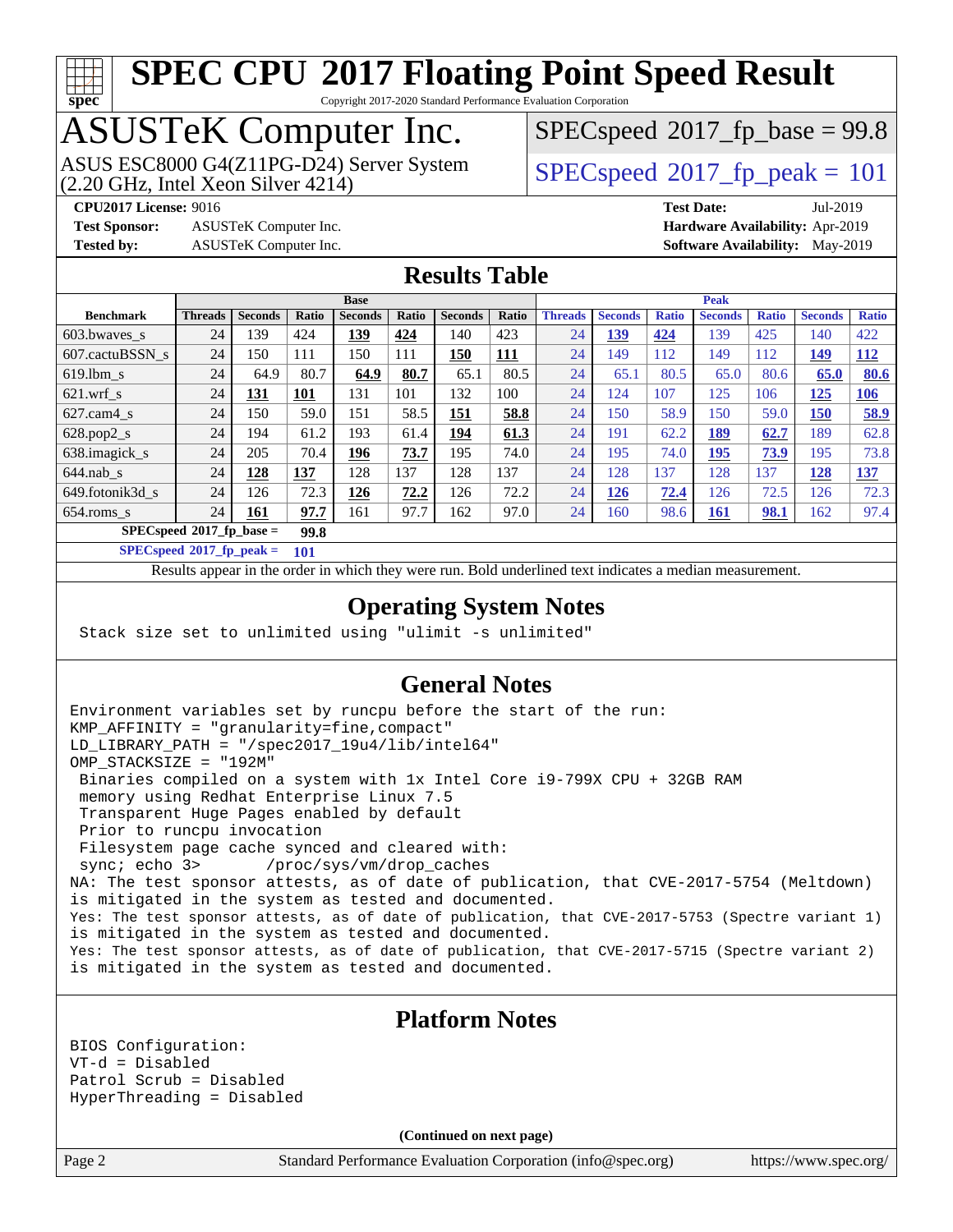

Copyright 2017-2020 Standard Performance Evaluation Corporation

### ASUSTeK Computer Inc.

(2.20 GHz, Intel Xeon Silver 4214) ASUS ESC8000 G4(Z11PG-D24) Server System  $\big|$  [SPECspeed](http://www.spec.org/auto/cpu2017/Docs/result-fields.html#SPECspeed2017fppeak)®[2017\\_fp\\_peak =](http://www.spec.org/auto/cpu2017/Docs/result-fields.html#SPECspeed2017fppeak) 101

 $SPECspeed^{\circ}2017\_fp\_base = 99.8$  $SPECspeed^{\circ}2017\_fp\_base = 99.8$ 

**[Test Sponsor:](http://www.spec.org/auto/cpu2017/Docs/result-fields.html#TestSponsor)** ASUSTeK Computer Inc. **[Hardware Availability:](http://www.spec.org/auto/cpu2017/Docs/result-fields.html#HardwareAvailability)** Apr-2019 **[Tested by:](http://www.spec.org/auto/cpu2017/Docs/result-fields.html#Testedby)** ASUSTeK Computer Inc. **[Software Availability:](http://www.spec.org/auto/cpu2017/Docs/result-fields.html#SoftwareAvailability)** May-2019

**[CPU2017 License:](http://www.spec.org/auto/cpu2017/Docs/result-fields.html#CPU2017License)** 9016 **[Test Date:](http://www.spec.org/auto/cpu2017/Docs/result-fields.html#TestDate)** Jul-2019

#### **[Platform Notes \(Continued\)](http://www.spec.org/auto/cpu2017/Docs/result-fields.html#PlatformNotes)**

Page 3 Standard Performance Evaluation Corporation [\(info@spec.org\)](mailto:info@spec.org) <https://www.spec.org/> ENERGY\_PERF\_BIAS\_CFG mode = performance CSM Support = Disabled Engine Boost = Level3(Max) LLC dead line allc = Disabled SR-IOV Support = Disabled Sysinfo program /spec2017\_19u4/bin/sysinfo Rev: r5974 of 2018-05-19 9bcde8f2999c33d61f64985e45859ea9 running on linux-gh78 Thu Jul 25 16:34:42 2019 SUT (System Under Test) info as seen by some common utilities. For more information on this section, see <https://www.spec.org/cpu2017/Docs/config.html#sysinfo> From /proc/cpuinfo model name : Intel(R) Xeon(R) Silver 4214 CPU @ 2.20GHz 2 "physical id"s (chips) 24 "processors" cores, siblings (Caution: counting these is hw and system dependent. The following excerpts from /proc/cpuinfo might not be reliable. Use with caution.) cpu cores : 12 siblings : 12 physical 0: cores 0 1 2 3 4 5 8 9 10 11 12 13 physical 1: cores 0 1 2 3 4 5 8 9 10 11 12 13 From lscpu: Architecture: x86\_64 CPU op-mode(s): 32-bit, 64-bit Byte Order: Little Endian  $CPU(s):$  24 On-line CPU(s) list: 0-23 Thread(s) per core: 1 Core(s) per socket: 12 Socket(s): 2 NUMA node(s): 2 Vendor ID: GenuineIntel CPU family: 6 Model: 85 Model name: Intel(R) Xeon(R) Silver 4214 CPU @ 2.20GHz Stepping: 6 CPU MHz: 2200.000 CPU max MHz: 3200.0000 CPU min MHz: 1000.0000 BogoMIPS: 4400.00 Virtualization: VT-x L1d cache: 32K L1i cache: 32K L2 cache: 1024K **(Continued on next page)**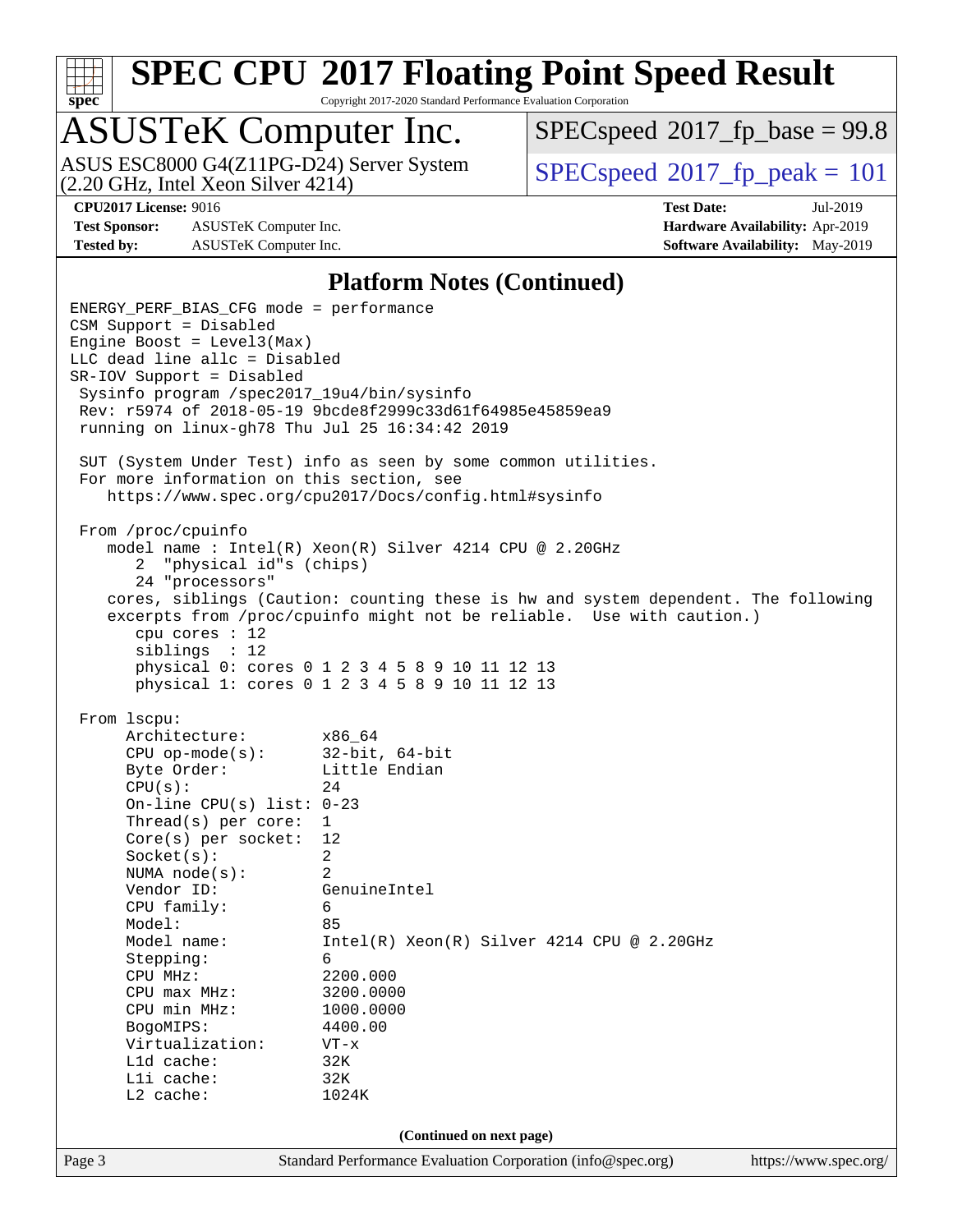

Copyright 2017-2020 Standard Performance Evaluation Corporation

## ASUSTeK Computer Inc.

(2.20 GHz, Intel Xeon Silver 4214) ASUS ESC8000 G4(Z11PG-D24) Server System  $\big|$  [SPECspeed](http://www.spec.org/auto/cpu2017/Docs/result-fields.html#SPECspeed2017fppeak)®[2017\\_fp\\_peak =](http://www.spec.org/auto/cpu2017/Docs/result-fields.html#SPECspeed2017fppeak) 101

 $SPECspeed^{\circ}2017\_fp\_base = 99.8$  $SPECspeed^{\circ}2017\_fp\_base = 99.8$ 

**[Test Sponsor:](http://www.spec.org/auto/cpu2017/Docs/result-fields.html#TestSponsor)** ASUSTeK Computer Inc. **[Hardware Availability:](http://www.spec.org/auto/cpu2017/Docs/result-fields.html#HardwareAvailability)** Apr-2019 **[Tested by:](http://www.spec.org/auto/cpu2017/Docs/result-fields.html#Testedby)** ASUSTeK Computer Inc. **[Software Availability:](http://www.spec.org/auto/cpu2017/Docs/result-fields.html#SoftwareAvailability)** May-2019

# **[CPU2017 License:](http://www.spec.org/auto/cpu2017/Docs/result-fields.html#CPU2017License)** 9016 **[Test Date:](http://www.spec.org/auto/cpu2017/Docs/result-fields.html#TestDate)** Jul-2019

#### **[Platform Notes \(Continued\)](http://www.spec.org/auto/cpu2017/Docs/result-fields.html#PlatformNotes)**

 L3 cache: 16896K NUMA node0  $CPU(s): 0-11$ <br>NUMA node1  $CPU(s): 12-23$ NUMA node1  $CPU(s):$ 

Flags: fpu vme de pse tsc msr pae mce cx8 apic sep mtrr pge mca cmov pat pse36 clflush dts acpi mmx fxsr sse sse2 ss ht tm pbe syscall nx pdpe1gb rdtscp lm constant\_tsc art arch\_perfmon pebs bts rep\_good nopl xtopology nonstop\_tsc cpuid aperfmperf tsc\_known\_freq pni pclmulqdq dtes64 monitor ds\_cpl vmx smx est tm2 ssse3 sdbg fma cx16 xtpr pdcm pcid dca sse4\_1 sse4\_2 x2apic movbe popcnt tsc\_deadline\_timer aes xsave avx f16c rdrand lahf\_lm abm 3dnowprefetch cpuid\_fault epb cat\_l3 cdp\_l3 invpcid\_single mba tpr\_shadow vnmi flexpriority ept vpid fsgsbase tsc\_adjust bmi1 hle avx2 smep bmi2 erms invpcid rtm cqm mpx rdt\_a avx512f avx512dq rdseed adx smap clflushopt clwb intel\_pt avx512cd avx512bw avx512vl xsaveopt xsavec xgetbv1 xsaves cqm\_llc cqm\_occup\_llc cqm\_mbm\_total cqm\_mbm\_local ibpb ibrs stibp dtherm ida arat pln pts hwp hwp\_act\_window hwp\_epp hwp\_pkg\_req pku ospke avx512\_vnni arch\_capabilities ssbd

 /proc/cpuinfo cache data cache size : 16896 KB

 From numactl --hardware WARNING: a numactl 'node' might or might not correspond to a physical chip.

 available: 2 nodes (0-1) node 0 cpus: 0 1 2 3 4 5 6 7 8 9 10 11 node 0 size: 385578 MB node 0 free: 385088 MB node 1 cpus: 12 13 14 15 16 17 18 19 20 21 22 23 node 1 size: 386994 MB

 node 1 free: 379333 MB node distances: node 0 1

 0: 10 21 1: 21 10

 From /proc/meminfo MemTotal: 791115404 kB HugePages\_Total: 0

Hugepagesize: 2048 kB

 From /etc/\*release\* /etc/\*version\* os-release: NAME="SLES" VERSION="15" VERSION\_ID="15" PRETTY\_NAME="SUSE Linux Enterprise Server 15" ID="sles" ID\_LIKE="suse" ANSI\_COLOR="0;32"

**(Continued on next page)**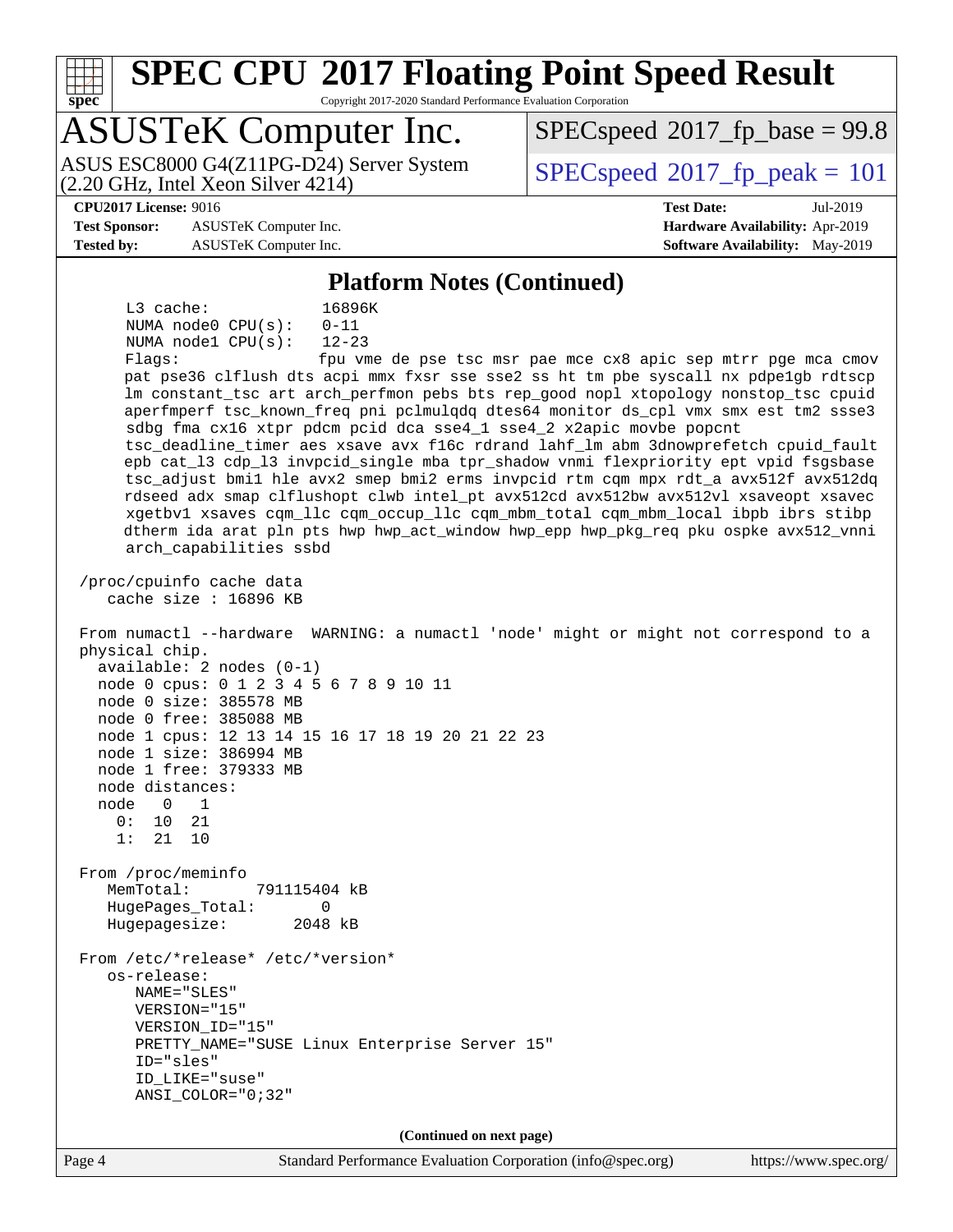

Copyright 2017-2020 Standard Performance Evaluation Corporation

# ASUSTeK Computer Inc.<br>ASUS ESC8000 G4(Z11PG-D24) Server System

(2.20 GHz, Intel Xeon Silver 4214)

 $SPECspeed^{\circ}2017\_fp\_base = 99.8$  $SPECspeed^{\circ}2017\_fp\_base = 99.8$ 

 $SPECspeed^{\circ}2017_fpp_eak = 101$  $SPECspeed^{\circ}2017_fpp_eak = 101$ 

**[Test Sponsor:](http://www.spec.org/auto/cpu2017/Docs/result-fields.html#TestSponsor)** ASUSTeK Computer Inc. **[Hardware Availability:](http://www.spec.org/auto/cpu2017/Docs/result-fields.html#HardwareAvailability)** Apr-2019 **[Tested by:](http://www.spec.org/auto/cpu2017/Docs/result-fields.html#Testedby)** ASUSTeK Computer Inc. **[Software Availability:](http://www.spec.org/auto/cpu2017/Docs/result-fields.html#SoftwareAvailability)** May-2019

**[CPU2017 License:](http://www.spec.org/auto/cpu2017/Docs/result-fields.html#CPU2017License)** 9016 **[Test Date:](http://www.spec.org/auto/cpu2017/Docs/result-fields.html#TestDate)** Jul-2019

#### **[Platform Notes \(Continued\)](http://www.spec.org/auto/cpu2017/Docs/result-fields.html#PlatformNotes)**

CPE\_NAME="cpe:/o:suse:sles:15"

uname -a:

 Linux linux-gh78 4.12.14-23-default #1 SMP Tue May 29 21:04:44 UTC 2018 (cd0437b) x86\_64 x86\_64 x86\_64 GNU/Linux

Kernel self-reported vulnerability status:

 CVE-2017-5754 (Meltdown): Not affected CVE-2017-5753 (Spectre variant 1): Mitigation: \_\_user pointer sanitization CVE-2017-5715 (Spectre variant 2): Mitigation: Indirect Branch Restricted Speculation, IBPB, IBRS\_FW

run-level 3 Jul 25 11:20

 SPEC is set to: /spec2017\_19u4 Filesystem Type Size Used Avail Use% Mounted on /dev/sda4 xfs 929G 21G 908G 3% /

 Additional information from dmidecode follows. WARNING: Use caution when you interpret this section. The 'dmidecode' program reads system data which is "intended to allow hardware to be accurately determined", but the intent may not be met, as there are frequent changes to hardware, firmware, and the "DMTF SMBIOS" standard. BIOS American Megatrends Inc. 5102 02/11/2019 Memory:

24x Samsung M393A4K40CB2-CVF 32 GB 2 rank 2933, configured at 2400

(End of data from sysinfo program)

#### **[Compiler Version Notes](http://www.spec.org/auto/cpu2017/Docs/result-fields.html#CompilerVersionNotes)**

============================================================================== C | 619.lbm\_s(base, peak) 638.imagick\_s(base, peak) | 644.nab\_s(base, peak) ------------------------------------------------------------------------------ Intel(R) C Intel(R) 64 Compiler for applications running on Intel(R)  $64$ , Version 19.0.4.227 Build 20190416 Copyright (C) 1985-2019 Intel Corporation. All rights reserved. ------------------------------------------------------------------------------ ============================================================================== C++, C, Fortran | 607.cactuBSSN\_s(base, peak) ------------------------------------------------------------------------------ Intel(R) C++ Intel(R) 64 Compiler for applications running on Intel(R) 64, Version 19.0.4.227 Build 20190416 Copyright (C) 1985-2019 Intel Corporation. All rights reserved. **(Continued on next page)**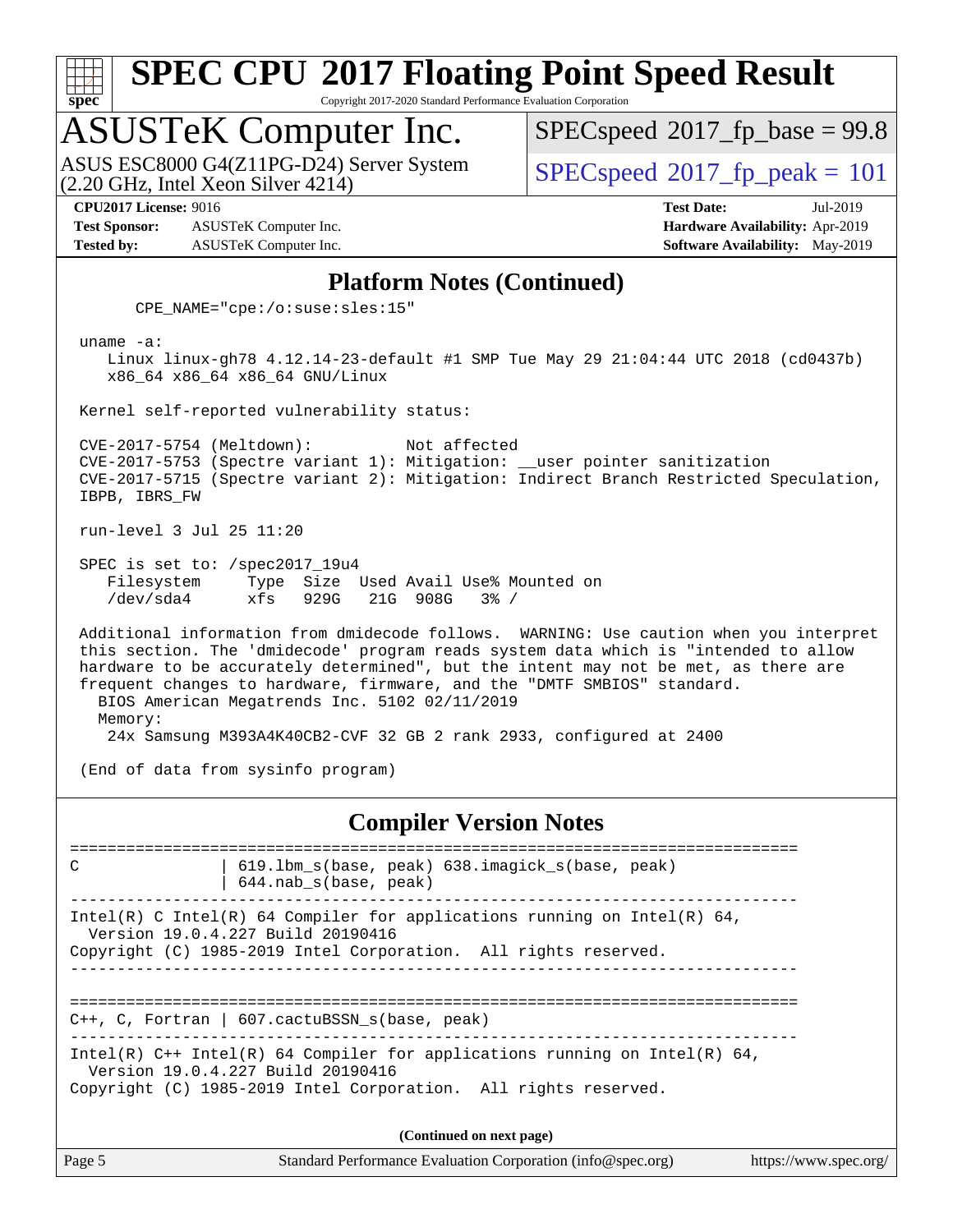

Copyright 2017-2020 Standard Performance Evaluation Corporation

### ASUSTeK Computer Inc.

(2.20 GHz, Intel Xeon Silver 4214) ASUS ESC8000 G4(Z11PG-D24) Server System  $S^{PEC}$  Speed®[2017\\_fp\\_peak =](http://www.spec.org/auto/cpu2017/Docs/result-fields.html#SPECspeed2017fppeak) 101

 $SPECspeed@2017_fp\_base = 99.8$  $SPECspeed@2017_fp\_base = 99.8$ 

**[Test Sponsor:](http://www.spec.org/auto/cpu2017/Docs/result-fields.html#TestSponsor)** ASUSTeK Computer Inc. **[Hardware Availability:](http://www.spec.org/auto/cpu2017/Docs/result-fields.html#HardwareAvailability)** Apr-2019 **[Tested by:](http://www.spec.org/auto/cpu2017/Docs/result-fields.html#Testedby)** ASUSTeK Computer Inc. **[Software Availability:](http://www.spec.org/auto/cpu2017/Docs/result-fields.html#SoftwareAvailability)** May-2019

**[CPU2017 License:](http://www.spec.org/auto/cpu2017/Docs/result-fields.html#CPU2017License)** 9016 **[Test Date:](http://www.spec.org/auto/cpu2017/Docs/result-fields.html#TestDate)** Jul-2019

#### **[Compiler Version Notes \(Continued\)](http://www.spec.org/auto/cpu2017/Docs/result-fields.html#CompilerVersionNotes)**

| Intel(R) C Intel(R) 64 Compiler for applications running on Intel(R) 64,<br>Version 19.0.4.227 Build 20190416                                                                          |  |  |  |  |  |  |  |  |
|----------------------------------------------------------------------------------------------------------------------------------------------------------------------------------------|--|--|--|--|--|--|--|--|
| Copyright (C) 1985-2019 Intel Corporation. All rights reserved.                                                                                                                        |  |  |  |  |  |  |  |  |
| Intel(R) Fortran Intel(R) 64 Compiler for applications running on Intel(R)<br>64, Version 19.0.4.227 Build 20190416                                                                    |  |  |  |  |  |  |  |  |
| Copyright (C) 1985-2019 Intel Corporation. All rights reserved.                                                                                                                        |  |  |  |  |  |  |  |  |
|                                                                                                                                                                                        |  |  |  |  |  |  |  |  |
| 603.bwaves s(base, peak) 649.fotonik3d s(base, peak)<br>Fortran<br>654.roms_s(base, peak)                                                                                              |  |  |  |  |  |  |  |  |
| Intel(R) Fortran Intel(R) 64 Compiler for applications running on Intel(R)<br>64, Version 19.0.4.227 Build 20190416<br>Copyright (C) 1985-2019 Intel Corporation. All rights reserved. |  |  |  |  |  |  |  |  |
|                                                                                                                                                                                        |  |  |  |  |  |  |  |  |
| 621.wrf_s(base, peak) 627.cam4_s(base, peak)<br>Fortran, C<br>628.pop2_s(base, peak)                                                                                                   |  |  |  |  |  |  |  |  |
| Intel(R) Fortran Intel(R) 64 Compiler for applications running on Intel(R)<br>64, Version 19.0.4.227 Build 20190416                                                                    |  |  |  |  |  |  |  |  |
| Copyright (C) 1985-2019 Intel Corporation. All rights reserved.<br>Intel(R) C Intel(R) 64 Compiler for applications running on Intel(R) 64,<br>Version 19.0.4.227 Build 20190416       |  |  |  |  |  |  |  |  |
| Copyright (C) 1985-2019 Intel Corporation. All rights reserved.                                                                                                                        |  |  |  |  |  |  |  |  |

#### **[Base Compiler Invocation](http://www.spec.org/auto/cpu2017/Docs/result-fields.html#BaseCompilerInvocation)**

[C benchmarks](http://www.spec.org/auto/cpu2017/Docs/result-fields.html#Cbenchmarks): [icc -m64 -std=c11](http://www.spec.org/cpu2017/results/res2019q3/cpu2017-20190805-16598.flags.html#user_CCbase_intel_icc_64bit_c11_33ee0cdaae7deeeab2a9725423ba97205ce30f63b9926c2519791662299b76a0318f32ddfffdc46587804de3178b4f9328c46fa7c2b0cd779d7a61945c91cd35)

[Fortran benchmarks](http://www.spec.org/auto/cpu2017/Docs/result-fields.html#Fortranbenchmarks): [ifort -m64](http://www.spec.org/cpu2017/results/res2019q3/cpu2017-20190805-16598.flags.html#user_FCbase_intel_ifort_64bit_24f2bb282fbaeffd6157abe4f878425411749daecae9a33200eee2bee2fe76f3b89351d69a8130dd5949958ce389cf37ff59a95e7a40d588e8d3a57e0c3fd751)

[Benchmarks using both Fortran and C](http://www.spec.org/auto/cpu2017/Docs/result-fields.html#BenchmarksusingbothFortranandC): [ifort -m64](http://www.spec.org/cpu2017/results/res2019q3/cpu2017-20190805-16598.flags.html#user_CC_FCbase_intel_ifort_64bit_24f2bb282fbaeffd6157abe4f878425411749daecae9a33200eee2bee2fe76f3b89351d69a8130dd5949958ce389cf37ff59a95e7a40d588e8d3a57e0c3fd751) [icc -m64 -std=c11](http://www.spec.org/cpu2017/results/res2019q3/cpu2017-20190805-16598.flags.html#user_CC_FCbase_intel_icc_64bit_c11_33ee0cdaae7deeeab2a9725423ba97205ce30f63b9926c2519791662299b76a0318f32ddfffdc46587804de3178b4f9328c46fa7c2b0cd779d7a61945c91cd35)

[Benchmarks using Fortran, C, and C++:](http://www.spec.org/auto/cpu2017/Docs/result-fields.html#BenchmarksusingFortranCandCXX) [icpc -m64](http://www.spec.org/cpu2017/results/res2019q3/cpu2017-20190805-16598.flags.html#user_CC_CXX_FCbase_intel_icpc_64bit_4ecb2543ae3f1412ef961e0650ca070fec7b7afdcd6ed48761b84423119d1bf6bdf5cad15b44d48e7256388bc77273b966e5eb805aefd121eb22e9299b2ec9d9) [icc -m64 -std=c11](http://www.spec.org/cpu2017/results/res2019q3/cpu2017-20190805-16598.flags.html#user_CC_CXX_FCbase_intel_icc_64bit_c11_33ee0cdaae7deeeab2a9725423ba97205ce30f63b9926c2519791662299b76a0318f32ddfffdc46587804de3178b4f9328c46fa7c2b0cd779d7a61945c91cd35) [ifort -m64](http://www.spec.org/cpu2017/results/res2019q3/cpu2017-20190805-16598.flags.html#user_CC_CXX_FCbase_intel_ifort_64bit_24f2bb282fbaeffd6157abe4f878425411749daecae9a33200eee2bee2fe76f3b89351d69a8130dd5949958ce389cf37ff59a95e7a40d588e8d3a57e0c3fd751)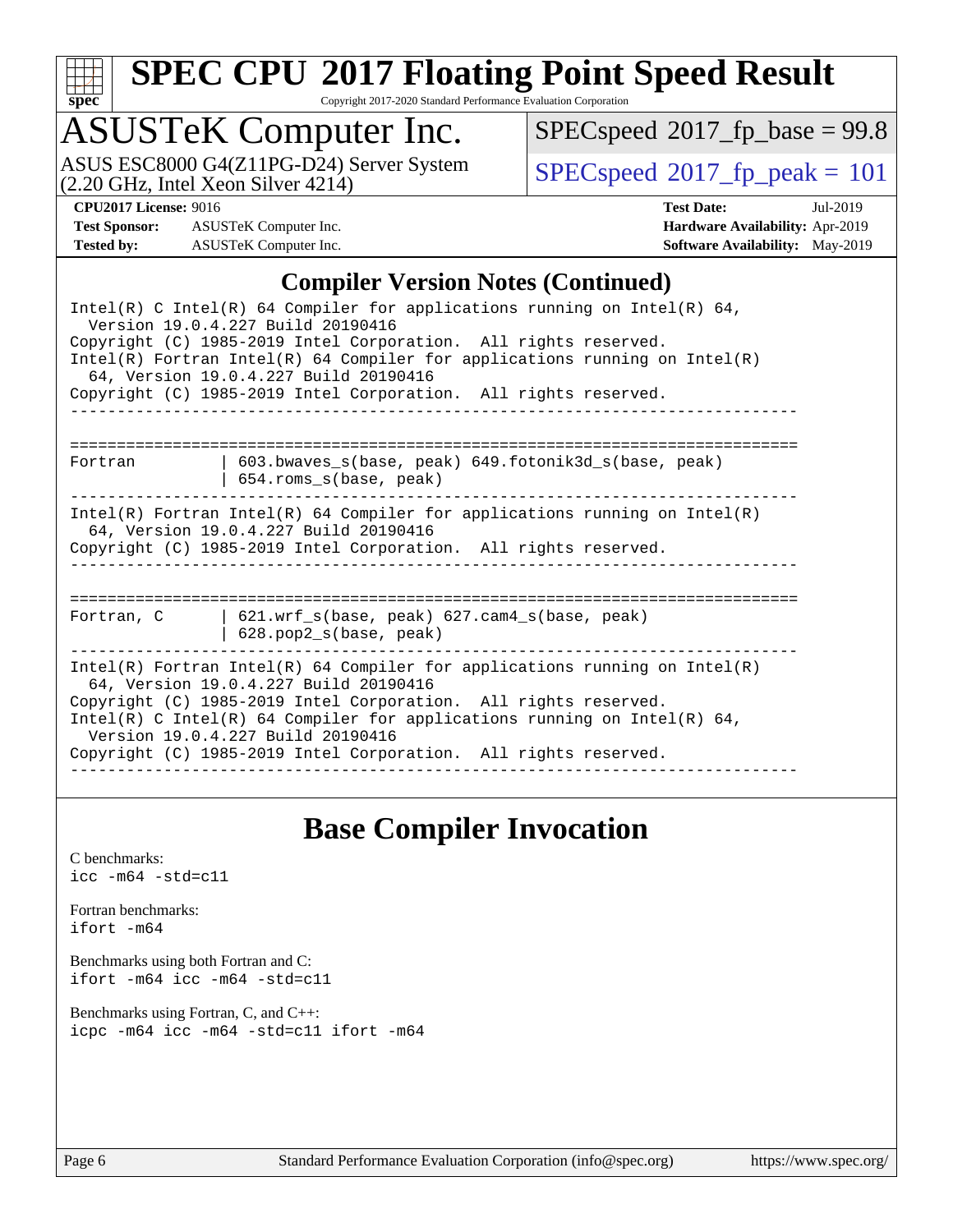

Copyright 2017-2020 Standard Performance Evaluation Corporation

### ASUSTeK Computer Inc.

(2.20 GHz, Intel Xeon Silver 4214) ASUS ESC8000 G4(Z11PG-D24) Server System  $\vert$  [SPECspeed](http://www.spec.org/auto/cpu2017/Docs/result-fields.html#SPECspeed2017fppeak)®[2017\\_fp\\_peak =](http://www.spec.org/auto/cpu2017/Docs/result-fields.html#SPECspeed2017fppeak) 101

 $SPECspeed^{\circ}2017\_fp\_base = 99.8$  $SPECspeed^{\circ}2017\_fp\_base = 99.8$ 

**[Test Sponsor:](http://www.spec.org/auto/cpu2017/Docs/result-fields.html#TestSponsor)** ASUSTeK Computer Inc. **[Hardware Availability:](http://www.spec.org/auto/cpu2017/Docs/result-fields.html#HardwareAvailability)** Apr-2019 **[Tested by:](http://www.spec.org/auto/cpu2017/Docs/result-fields.html#Testedby)** ASUSTeK Computer Inc. **[Software Availability:](http://www.spec.org/auto/cpu2017/Docs/result-fields.html#SoftwareAvailability)** May-2019

**[CPU2017 License:](http://www.spec.org/auto/cpu2017/Docs/result-fields.html#CPU2017License)** 9016 **[Test Date:](http://www.spec.org/auto/cpu2017/Docs/result-fields.html#TestDate)** Jul-2019

#### **[Base Portability Flags](http://www.spec.org/auto/cpu2017/Docs/result-fields.html#BasePortabilityFlags)**

 603.bwaves\_s: [-DSPEC\\_LP64](http://www.spec.org/cpu2017/results/res2019q3/cpu2017-20190805-16598.flags.html#suite_basePORTABILITY603_bwaves_s_DSPEC_LP64) 607.cactuBSSN\_s: [-DSPEC\\_LP64](http://www.spec.org/cpu2017/results/res2019q3/cpu2017-20190805-16598.flags.html#suite_basePORTABILITY607_cactuBSSN_s_DSPEC_LP64) 619.lbm\_s: [-DSPEC\\_LP64](http://www.spec.org/cpu2017/results/res2019q3/cpu2017-20190805-16598.flags.html#suite_basePORTABILITY619_lbm_s_DSPEC_LP64) 621.wrf\_s: [-DSPEC\\_LP64](http://www.spec.org/cpu2017/results/res2019q3/cpu2017-20190805-16598.flags.html#suite_basePORTABILITY621_wrf_s_DSPEC_LP64) [-DSPEC\\_CASE\\_FLAG](http://www.spec.org/cpu2017/results/res2019q3/cpu2017-20190805-16598.flags.html#b621.wrf_s_baseCPORTABILITY_DSPEC_CASE_FLAG) [-convert big\\_endian](http://www.spec.org/cpu2017/results/res2019q3/cpu2017-20190805-16598.flags.html#user_baseFPORTABILITY621_wrf_s_convert_big_endian_c3194028bc08c63ac5d04de18c48ce6d347e4e562e8892b8bdbdc0214820426deb8554edfa529a3fb25a586e65a3d812c835984020483e7e73212c4d31a38223) 627.cam4\_s: [-DSPEC\\_LP64](http://www.spec.org/cpu2017/results/res2019q3/cpu2017-20190805-16598.flags.html#suite_basePORTABILITY627_cam4_s_DSPEC_LP64) [-DSPEC\\_CASE\\_FLAG](http://www.spec.org/cpu2017/results/res2019q3/cpu2017-20190805-16598.flags.html#b627.cam4_s_baseCPORTABILITY_DSPEC_CASE_FLAG) 628.pop2\_s: [-DSPEC\\_LP64](http://www.spec.org/cpu2017/results/res2019q3/cpu2017-20190805-16598.flags.html#suite_basePORTABILITY628_pop2_s_DSPEC_LP64) [-DSPEC\\_CASE\\_FLAG](http://www.spec.org/cpu2017/results/res2019q3/cpu2017-20190805-16598.flags.html#b628.pop2_s_baseCPORTABILITY_DSPEC_CASE_FLAG) [-convert big\\_endian](http://www.spec.org/cpu2017/results/res2019q3/cpu2017-20190805-16598.flags.html#user_baseFPORTABILITY628_pop2_s_convert_big_endian_c3194028bc08c63ac5d04de18c48ce6d347e4e562e8892b8bdbdc0214820426deb8554edfa529a3fb25a586e65a3d812c835984020483e7e73212c4d31a38223) [-assume byterecl](http://www.spec.org/cpu2017/results/res2019q3/cpu2017-20190805-16598.flags.html#user_baseFPORTABILITY628_pop2_s_assume_byterecl_7e47d18b9513cf18525430bbf0f2177aa9bf368bc7a059c09b2c06a34b53bd3447c950d3f8d6c70e3faf3a05c8557d66a5798b567902e8849adc142926523472) 638.imagick\_s: [-DSPEC\\_LP64](http://www.spec.org/cpu2017/results/res2019q3/cpu2017-20190805-16598.flags.html#suite_basePORTABILITY638_imagick_s_DSPEC_LP64) 644.nab\_s: [-DSPEC\\_LP64](http://www.spec.org/cpu2017/results/res2019q3/cpu2017-20190805-16598.flags.html#suite_basePORTABILITY644_nab_s_DSPEC_LP64) 649.fotonik3d\_s: [-DSPEC\\_LP64](http://www.spec.org/cpu2017/results/res2019q3/cpu2017-20190805-16598.flags.html#suite_basePORTABILITY649_fotonik3d_s_DSPEC_LP64) 654.roms\_s: [-DSPEC\\_LP64](http://www.spec.org/cpu2017/results/res2019q3/cpu2017-20190805-16598.flags.html#suite_basePORTABILITY654_roms_s_DSPEC_LP64)

#### **[Base Optimization Flags](http://www.spec.org/auto/cpu2017/Docs/result-fields.html#BaseOptimizationFlags)**

[C benchmarks](http://www.spec.org/auto/cpu2017/Docs/result-fields.html#Cbenchmarks):

[-xCORE-AVX512](http://www.spec.org/cpu2017/results/res2019q3/cpu2017-20190805-16598.flags.html#user_CCbase_f-xCORE-AVX512) [-ipo](http://www.spec.org/cpu2017/results/res2019q3/cpu2017-20190805-16598.flags.html#user_CCbase_f-ipo) [-O3](http://www.spec.org/cpu2017/results/res2019q3/cpu2017-20190805-16598.flags.html#user_CCbase_f-O3) [-no-prec-div](http://www.spec.org/cpu2017/results/res2019q3/cpu2017-20190805-16598.flags.html#user_CCbase_f-no-prec-div) [-qopt-prefetch](http://www.spec.org/cpu2017/results/res2019q3/cpu2017-20190805-16598.flags.html#user_CCbase_f-qopt-prefetch) [-ffinite-math-only](http://www.spec.org/cpu2017/results/res2019q3/cpu2017-20190805-16598.flags.html#user_CCbase_f_finite_math_only_cb91587bd2077682c4b38af759c288ed7c732db004271a9512da14a4f8007909a5f1427ecbf1a0fb78ff2a814402c6114ac565ca162485bbcae155b5e4258871) [-qopt-mem-layout-trans=4](http://www.spec.org/cpu2017/results/res2019q3/cpu2017-20190805-16598.flags.html#user_CCbase_f-qopt-mem-layout-trans_fa39e755916c150a61361b7846f310bcdf6f04e385ef281cadf3647acec3f0ae266d1a1d22d972a7087a248fd4e6ca390a3634700869573d231a252c784941a8) [-qopenmp](http://www.spec.org/cpu2017/results/res2019q3/cpu2017-20190805-16598.flags.html#user_CCbase_qopenmp_16be0c44f24f464004c6784a7acb94aca937f053568ce72f94b139a11c7c168634a55f6653758ddd83bcf7b8463e8028bb0b48b77bcddc6b78d5d95bb1df2967) [-DSPEC\\_OPENMP](http://www.spec.org/cpu2017/results/res2019q3/cpu2017-20190805-16598.flags.html#suite_CCbase_DSPEC_OPENMP)

[Fortran benchmarks](http://www.spec.org/auto/cpu2017/Docs/result-fields.html#Fortranbenchmarks):

[-DSPEC\\_OPENMP](http://www.spec.org/cpu2017/results/res2019q3/cpu2017-20190805-16598.flags.html#suite_FCbase_DSPEC_OPENMP) [-xCORE-AVX512](http://www.spec.org/cpu2017/results/res2019q3/cpu2017-20190805-16598.flags.html#user_FCbase_f-xCORE-AVX512) [-ipo](http://www.spec.org/cpu2017/results/res2019q3/cpu2017-20190805-16598.flags.html#user_FCbase_f-ipo) [-O3](http://www.spec.org/cpu2017/results/res2019q3/cpu2017-20190805-16598.flags.html#user_FCbase_f-O3) [-no-prec-div](http://www.spec.org/cpu2017/results/res2019q3/cpu2017-20190805-16598.flags.html#user_FCbase_f-no-prec-div) [-qopt-prefetch](http://www.spec.org/cpu2017/results/res2019q3/cpu2017-20190805-16598.flags.html#user_FCbase_f-qopt-prefetch) [-ffinite-math-only](http://www.spec.org/cpu2017/results/res2019q3/cpu2017-20190805-16598.flags.html#user_FCbase_f_finite_math_only_cb91587bd2077682c4b38af759c288ed7c732db004271a9512da14a4f8007909a5f1427ecbf1a0fb78ff2a814402c6114ac565ca162485bbcae155b5e4258871) [-qopt-mem-layout-trans=4](http://www.spec.org/cpu2017/results/res2019q3/cpu2017-20190805-16598.flags.html#user_FCbase_f-qopt-mem-layout-trans_fa39e755916c150a61361b7846f310bcdf6f04e385ef281cadf3647acec3f0ae266d1a1d22d972a7087a248fd4e6ca390a3634700869573d231a252c784941a8) [-qopenmp](http://www.spec.org/cpu2017/results/res2019q3/cpu2017-20190805-16598.flags.html#user_FCbase_qopenmp_16be0c44f24f464004c6784a7acb94aca937f053568ce72f94b139a11c7c168634a55f6653758ddd83bcf7b8463e8028bb0b48b77bcddc6b78d5d95bb1df2967) [-nostandard-realloc-lhs](http://www.spec.org/cpu2017/results/res2019q3/cpu2017-20190805-16598.flags.html#user_FCbase_f_2003_std_realloc_82b4557e90729c0f113870c07e44d33d6f5a304b4f63d4c15d2d0f1fab99f5daaed73bdb9275d9ae411527f28b936061aa8b9c8f2d63842963b95c9dd6426b8a)

[Benchmarks using both Fortran and C](http://www.spec.org/auto/cpu2017/Docs/result-fields.html#BenchmarksusingbothFortranandC):

[-xCORE-AVX512](http://www.spec.org/cpu2017/results/res2019q3/cpu2017-20190805-16598.flags.html#user_CC_FCbase_f-xCORE-AVX512) [-ipo](http://www.spec.org/cpu2017/results/res2019q3/cpu2017-20190805-16598.flags.html#user_CC_FCbase_f-ipo) [-O3](http://www.spec.org/cpu2017/results/res2019q3/cpu2017-20190805-16598.flags.html#user_CC_FCbase_f-O3) [-no-prec-div](http://www.spec.org/cpu2017/results/res2019q3/cpu2017-20190805-16598.flags.html#user_CC_FCbase_f-no-prec-div) [-qopt-prefetch](http://www.spec.org/cpu2017/results/res2019q3/cpu2017-20190805-16598.flags.html#user_CC_FCbase_f-qopt-prefetch) [-ffinite-math-only](http://www.spec.org/cpu2017/results/res2019q3/cpu2017-20190805-16598.flags.html#user_CC_FCbase_f_finite_math_only_cb91587bd2077682c4b38af759c288ed7c732db004271a9512da14a4f8007909a5f1427ecbf1a0fb78ff2a814402c6114ac565ca162485bbcae155b5e4258871) [-qopt-mem-layout-trans=4](http://www.spec.org/cpu2017/results/res2019q3/cpu2017-20190805-16598.flags.html#user_CC_FCbase_f-qopt-mem-layout-trans_fa39e755916c150a61361b7846f310bcdf6f04e385ef281cadf3647acec3f0ae266d1a1d22d972a7087a248fd4e6ca390a3634700869573d231a252c784941a8) [-qopenmp](http://www.spec.org/cpu2017/results/res2019q3/cpu2017-20190805-16598.flags.html#user_CC_FCbase_qopenmp_16be0c44f24f464004c6784a7acb94aca937f053568ce72f94b139a11c7c168634a55f6653758ddd83bcf7b8463e8028bb0b48b77bcddc6b78d5d95bb1df2967) [-DSPEC\\_OPENMP](http://www.spec.org/cpu2017/results/res2019q3/cpu2017-20190805-16598.flags.html#suite_CC_FCbase_DSPEC_OPENMP) [-nostandard-realloc-lhs](http://www.spec.org/cpu2017/results/res2019q3/cpu2017-20190805-16598.flags.html#user_CC_FCbase_f_2003_std_realloc_82b4557e90729c0f113870c07e44d33d6f5a304b4f63d4c15d2d0f1fab99f5daaed73bdb9275d9ae411527f28b936061aa8b9c8f2d63842963b95c9dd6426b8a)

[Benchmarks using Fortran, C, and C++:](http://www.spec.org/auto/cpu2017/Docs/result-fields.html#BenchmarksusingFortranCandCXX)

[-xCORE-AVX512](http://www.spec.org/cpu2017/results/res2019q3/cpu2017-20190805-16598.flags.html#user_CC_CXX_FCbase_f-xCORE-AVX512) [-ipo](http://www.spec.org/cpu2017/results/res2019q3/cpu2017-20190805-16598.flags.html#user_CC_CXX_FCbase_f-ipo) [-O3](http://www.spec.org/cpu2017/results/res2019q3/cpu2017-20190805-16598.flags.html#user_CC_CXX_FCbase_f-O3) [-no-prec-div](http://www.spec.org/cpu2017/results/res2019q3/cpu2017-20190805-16598.flags.html#user_CC_CXX_FCbase_f-no-prec-div) [-qopt-prefetch](http://www.spec.org/cpu2017/results/res2019q3/cpu2017-20190805-16598.flags.html#user_CC_CXX_FCbase_f-qopt-prefetch) [-ffinite-math-only](http://www.spec.org/cpu2017/results/res2019q3/cpu2017-20190805-16598.flags.html#user_CC_CXX_FCbase_f_finite_math_only_cb91587bd2077682c4b38af759c288ed7c732db004271a9512da14a4f8007909a5f1427ecbf1a0fb78ff2a814402c6114ac565ca162485bbcae155b5e4258871) [-qopt-mem-layout-trans=4](http://www.spec.org/cpu2017/results/res2019q3/cpu2017-20190805-16598.flags.html#user_CC_CXX_FCbase_f-qopt-mem-layout-trans_fa39e755916c150a61361b7846f310bcdf6f04e385ef281cadf3647acec3f0ae266d1a1d22d972a7087a248fd4e6ca390a3634700869573d231a252c784941a8) [-qopenmp](http://www.spec.org/cpu2017/results/res2019q3/cpu2017-20190805-16598.flags.html#user_CC_CXX_FCbase_qopenmp_16be0c44f24f464004c6784a7acb94aca937f053568ce72f94b139a11c7c168634a55f6653758ddd83bcf7b8463e8028bb0b48b77bcddc6b78d5d95bb1df2967) [-DSPEC\\_OPENMP](http://www.spec.org/cpu2017/results/res2019q3/cpu2017-20190805-16598.flags.html#suite_CC_CXX_FCbase_DSPEC_OPENMP) [-nostandard-realloc-lhs](http://www.spec.org/cpu2017/results/res2019q3/cpu2017-20190805-16598.flags.html#user_CC_CXX_FCbase_f_2003_std_realloc_82b4557e90729c0f113870c07e44d33d6f5a304b4f63d4c15d2d0f1fab99f5daaed73bdb9275d9ae411527f28b936061aa8b9c8f2d63842963b95c9dd6426b8a)

### **[Peak Compiler Invocation](http://www.spec.org/auto/cpu2017/Docs/result-fields.html#PeakCompilerInvocation)**

[C benchmarks](http://www.spec.org/auto/cpu2017/Docs/result-fields.html#Cbenchmarks): [icc -m64 -std=c11](http://www.spec.org/cpu2017/results/res2019q3/cpu2017-20190805-16598.flags.html#user_CCpeak_intel_icc_64bit_c11_33ee0cdaae7deeeab2a9725423ba97205ce30f63b9926c2519791662299b76a0318f32ddfffdc46587804de3178b4f9328c46fa7c2b0cd779d7a61945c91cd35)

[Fortran benchmarks](http://www.spec.org/auto/cpu2017/Docs/result-fields.html#Fortranbenchmarks): [ifort -m64](http://www.spec.org/cpu2017/results/res2019q3/cpu2017-20190805-16598.flags.html#user_FCpeak_intel_ifort_64bit_24f2bb282fbaeffd6157abe4f878425411749daecae9a33200eee2bee2fe76f3b89351d69a8130dd5949958ce389cf37ff59a95e7a40d588e8d3a57e0c3fd751)

**(Continued on next page)**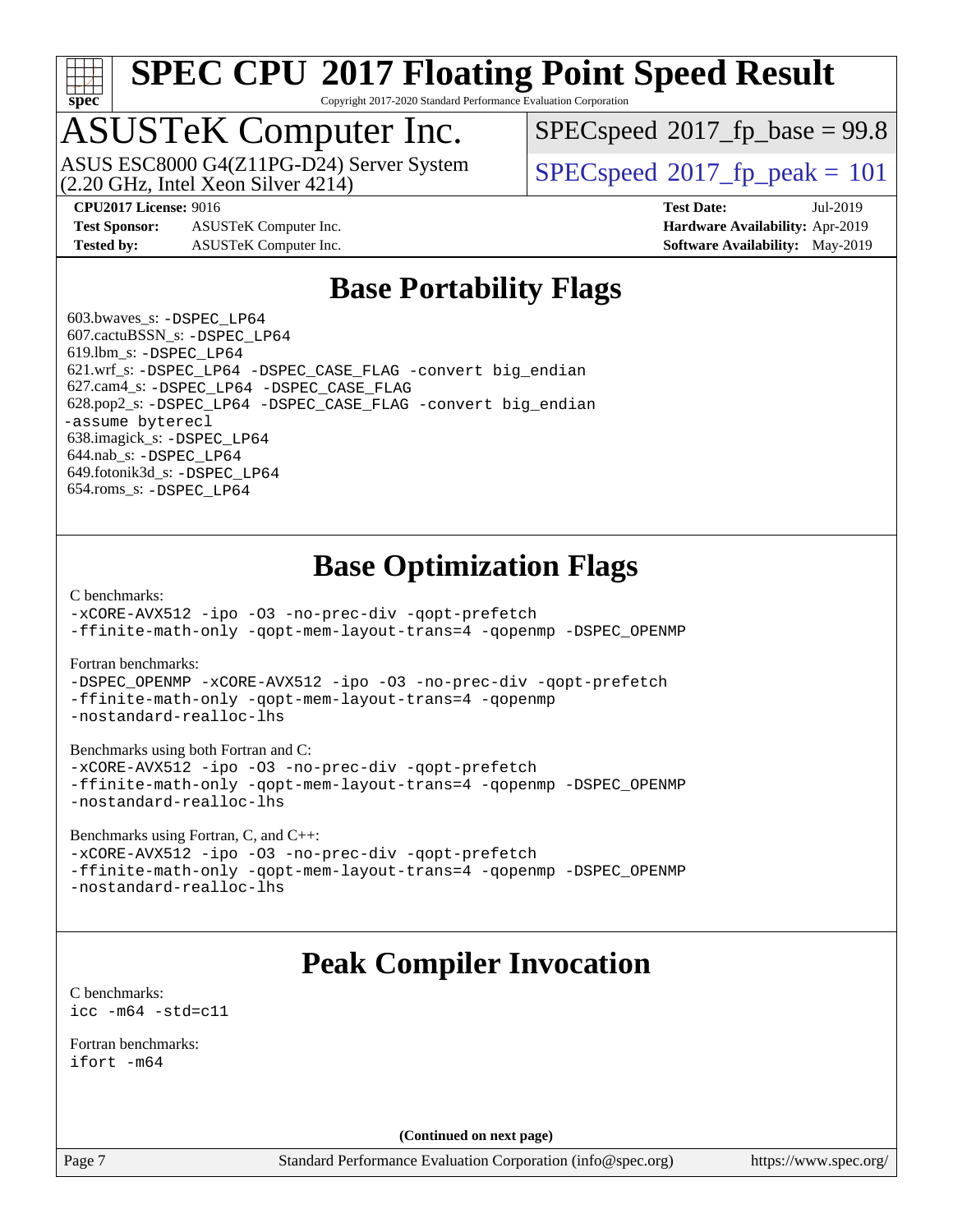

Copyright 2017-2020 Standard Performance Evaluation Corporation

### ASUSTeK Computer Inc.

(2.20 GHz, Intel Xeon Silver 4214) ASUS ESC8000 G4(Z11PG-D24) Server System  $\vert$  [SPECspeed](http://www.spec.org/auto/cpu2017/Docs/result-fields.html#SPECspeed2017fppeak)®[2017\\_fp\\_peak =](http://www.spec.org/auto/cpu2017/Docs/result-fields.html#SPECspeed2017fppeak) 101

 $SPECspeed^{\circ}2017\_fp\_base = 99.8$  $SPECspeed^{\circ}2017\_fp\_base = 99.8$ 

**[Test Sponsor:](http://www.spec.org/auto/cpu2017/Docs/result-fields.html#TestSponsor)** ASUSTeK Computer Inc. **[Hardware Availability:](http://www.spec.org/auto/cpu2017/Docs/result-fields.html#HardwareAvailability)** Apr-2019 **[Tested by:](http://www.spec.org/auto/cpu2017/Docs/result-fields.html#Testedby)** ASUSTeK Computer Inc. **[Software Availability:](http://www.spec.org/auto/cpu2017/Docs/result-fields.html#SoftwareAvailability)** May-2019

**[CPU2017 License:](http://www.spec.org/auto/cpu2017/Docs/result-fields.html#CPU2017License)** 9016 **[Test Date:](http://www.spec.org/auto/cpu2017/Docs/result-fields.html#TestDate)** Jul-2019

### **[Peak Compiler Invocation \(Continued\)](http://www.spec.org/auto/cpu2017/Docs/result-fields.html#PeakCompilerInvocation)**

[Benchmarks using both Fortran and C](http://www.spec.org/auto/cpu2017/Docs/result-fields.html#BenchmarksusingbothFortranandC): [ifort -m64](http://www.spec.org/cpu2017/results/res2019q3/cpu2017-20190805-16598.flags.html#user_CC_FCpeak_intel_ifort_64bit_24f2bb282fbaeffd6157abe4f878425411749daecae9a33200eee2bee2fe76f3b89351d69a8130dd5949958ce389cf37ff59a95e7a40d588e8d3a57e0c3fd751) [icc -m64 -std=c11](http://www.spec.org/cpu2017/results/res2019q3/cpu2017-20190805-16598.flags.html#user_CC_FCpeak_intel_icc_64bit_c11_33ee0cdaae7deeeab2a9725423ba97205ce30f63b9926c2519791662299b76a0318f32ddfffdc46587804de3178b4f9328c46fa7c2b0cd779d7a61945c91cd35)

[Benchmarks using Fortran, C, and C++:](http://www.spec.org/auto/cpu2017/Docs/result-fields.html#BenchmarksusingFortranCandCXX) [icpc -m64](http://www.spec.org/cpu2017/results/res2019q3/cpu2017-20190805-16598.flags.html#user_CC_CXX_FCpeak_intel_icpc_64bit_4ecb2543ae3f1412ef961e0650ca070fec7b7afdcd6ed48761b84423119d1bf6bdf5cad15b44d48e7256388bc77273b966e5eb805aefd121eb22e9299b2ec9d9) [icc -m64 -std=c11](http://www.spec.org/cpu2017/results/res2019q3/cpu2017-20190805-16598.flags.html#user_CC_CXX_FCpeak_intel_icc_64bit_c11_33ee0cdaae7deeeab2a9725423ba97205ce30f63b9926c2519791662299b76a0318f32ddfffdc46587804de3178b4f9328c46fa7c2b0cd779d7a61945c91cd35) [ifort -m64](http://www.spec.org/cpu2017/results/res2019q3/cpu2017-20190805-16598.flags.html#user_CC_CXX_FCpeak_intel_ifort_64bit_24f2bb282fbaeffd6157abe4f878425411749daecae9a33200eee2bee2fe76f3b89351d69a8130dd5949958ce389cf37ff59a95e7a40d588e8d3a57e0c3fd751)

#### **[Peak Portability Flags](http://www.spec.org/auto/cpu2017/Docs/result-fields.html#PeakPortabilityFlags)**

Same as Base Portability Flags

#### **[Peak Optimization Flags](http://www.spec.org/auto/cpu2017/Docs/result-fields.html#PeakOptimizationFlags)**

[C benchmarks](http://www.spec.org/auto/cpu2017/Docs/result-fields.html#Cbenchmarks):

[-xCORE-AVX512](http://www.spec.org/cpu2017/results/res2019q3/cpu2017-20190805-16598.flags.html#user_CCpeak_f-xCORE-AVX512) [-ipo](http://www.spec.org/cpu2017/results/res2019q3/cpu2017-20190805-16598.flags.html#user_CCpeak_f-ipo) [-O3](http://www.spec.org/cpu2017/results/res2019q3/cpu2017-20190805-16598.flags.html#user_CCpeak_f-O3) [-no-prec-div](http://www.spec.org/cpu2017/results/res2019q3/cpu2017-20190805-16598.flags.html#user_CCpeak_f-no-prec-div) [-qopt-prefetch](http://www.spec.org/cpu2017/results/res2019q3/cpu2017-20190805-16598.flags.html#user_CCpeak_f-qopt-prefetch) [-ffinite-math-only](http://www.spec.org/cpu2017/results/res2019q3/cpu2017-20190805-16598.flags.html#user_CCpeak_f_finite_math_only_cb91587bd2077682c4b38af759c288ed7c732db004271a9512da14a4f8007909a5f1427ecbf1a0fb78ff2a814402c6114ac565ca162485bbcae155b5e4258871) [-qopt-mem-layout-trans=4](http://www.spec.org/cpu2017/results/res2019q3/cpu2017-20190805-16598.flags.html#user_CCpeak_f-qopt-mem-layout-trans_fa39e755916c150a61361b7846f310bcdf6f04e385ef281cadf3647acec3f0ae266d1a1d22d972a7087a248fd4e6ca390a3634700869573d231a252c784941a8) [-qopenmp](http://www.spec.org/cpu2017/results/res2019q3/cpu2017-20190805-16598.flags.html#user_CCpeak_qopenmp_16be0c44f24f464004c6784a7acb94aca937f053568ce72f94b139a11c7c168634a55f6653758ddd83bcf7b8463e8028bb0b48b77bcddc6b78d5d95bb1df2967) [-DSPEC\\_OPENMP](http://www.spec.org/cpu2017/results/res2019q3/cpu2017-20190805-16598.flags.html#suite_CCpeak_DSPEC_OPENMP)

[Fortran benchmarks](http://www.spec.org/auto/cpu2017/Docs/result-fields.html#Fortranbenchmarks):

 603.bwaves\_s: [-prof-gen](http://www.spec.org/cpu2017/results/res2019q3/cpu2017-20190805-16598.flags.html#user_peakPASS1_FFLAGSPASS1_LDFLAGS603_bwaves_s_prof_gen_5aa4926d6013ddb2a31985c654b3eb18169fc0c6952a63635c234f711e6e63dd76e94ad52365559451ec499a2cdb89e4dc58ba4c67ef54ca681ffbe1461d6b36)(pass 1) [-prof-use](http://www.spec.org/cpu2017/results/res2019q3/cpu2017-20190805-16598.flags.html#user_peakPASS2_FFLAGSPASS2_LDFLAGS603_bwaves_s_prof_use_1a21ceae95f36a2b53c25747139a6c16ca95bd9def2a207b4f0849963b97e94f5260e30a0c64f4bb623698870e679ca08317ef8150905d41bd88c6f78df73f19)(pass 2) [-DSPEC\\_SUPPRESS\\_OPENMP](http://www.spec.org/cpu2017/results/res2019q3/cpu2017-20190805-16598.flags.html#suite_peakPASS1_FOPTIMIZE603_bwaves_s_DSPEC_SUPPRESS_OPENMP) [-DSPEC\\_OPENMP](http://www.spec.org/cpu2017/results/res2019q3/cpu2017-20190805-16598.flags.html#suite_peakPASS2_FOPTIMIZE603_bwaves_s_DSPEC_OPENMP) [-O2](http://www.spec.org/cpu2017/results/res2019q3/cpu2017-20190805-16598.flags.html#user_peakPASS1_FOPTIMIZE603_bwaves_s_f-O2) [-xCORE-AVX512](http://www.spec.org/cpu2017/results/res2019q3/cpu2017-20190805-16598.flags.html#user_peakPASS2_FOPTIMIZE603_bwaves_s_f-xCORE-AVX512) [-qopt-prefetch](http://www.spec.org/cpu2017/results/res2019q3/cpu2017-20190805-16598.flags.html#user_peakPASS1_FOPTIMIZEPASS2_FOPTIMIZE603_bwaves_s_f-qopt-prefetch) [-ipo](http://www.spec.org/cpu2017/results/res2019q3/cpu2017-20190805-16598.flags.html#user_peakPASS2_FOPTIMIZE603_bwaves_s_f-ipo) [-O3](http://www.spec.org/cpu2017/results/res2019q3/cpu2017-20190805-16598.flags.html#user_peakPASS2_FOPTIMIZE603_bwaves_s_f-O3) [-ffinite-math-only](http://www.spec.org/cpu2017/results/res2019q3/cpu2017-20190805-16598.flags.html#user_peakPASS1_FOPTIMIZEPASS2_FOPTIMIZE603_bwaves_s_f_finite_math_only_cb91587bd2077682c4b38af759c288ed7c732db004271a9512da14a4f8007909a5f1427ecbf1a0fb78ff2a814402c6114ac565ca162485bbcae155b5e4258871) [-no-prec-div](http://www.spec.org/cpu2017/results/res2019q3/cpu2017-20190805-16598.flags.html#user_peakPASS2_FOPTIMIZE603_bwaves_s_f-no-prec-div) [-qopt-mem-layout-trans=4](http://www.spec.org/cpu2017/results/res2019q3/cpu2017-20190805-16598.flags.html#user_peakPASS1_FOPTIMIZEPASS2_FOPTIMIZE603_bwaves_s_f-qopt-mem-layout-trans_fa39e755916c150a61361b7846f310bcdf6f04e385ef281cadf3647acec3f0ae266d1a1d22d972a7087a248fd4e6ca390a3634700869573d231a252c784941a8) [-qopenmp](http://www.spec.org/cpu2017/results/res2019q3/cpu2017-20190805-16598.flags.html#user_peakPASS2_FOPTIMIZE603_bwaves_s_qopenmp_16be0c44f24f464004c6784a7acb94aca937f053568ce72f94b139a11c7c168634a55f6653758ddd83bcf7b8463e8028bb0b48b77bcddc6b78d5d95bb1df2967) [-nostandard-realloc-lhs](http://www.spec.org/cpu2017/results/res2019q3/cpu2017-20190805-16598.flags.html#user_peakEXTRA_FOPTIMIZE603_bwaves_s_f_2003_std_realloc_82b4557e90729c0f113870c07e44d33d6f5a304b4f63d4c15d2d0f1fab99f5daaed73bdb9275d9ae411527f28b936061aa8b9c8f2d63842963b95c9dd6426b8a)

649.fotonik3d\_s: Same as 603.bwaves\_s

 654.roms\_s: [-DSPEC\\_OPENMP](http://www.spec.org/cpu2017/results/res2019q3/cpu2017-20190805-16598.flags.html#suite_peakFOPTIMIZE654_roms_s_DSPEC_OPENMP) [-xCORE-AVX512](http://www.spec.org/cpu2017/results/res2019q3/cpu2017-20190805-16598.flags.html#user_peakFOPTIMIZE654_roms_s_f-xCORE-AVX512) [-ipo](http://www.spec.org/cpu2017/results/res2019q3/cpu2017-20190805-16598.flags.html#user_peakFOPTIMIZE654_roms_s_f-ipo) [-O3](http://www.spec.org/cpu2017/results/res2019q3/cpu2017-20190805-16598.flags.html#user_peakFOPTIMIZE654_roms_s_f-O3) [-no-prec-div](http://www.spec.org/cpu2017/results/res2019q3/cpu2017-20190805-16598.flags.html#user_peakFOPTIMIZE654_roms_s_f-no-prec-div) [-qopt-prefetch](http://www.spec.org/cpu2017/results/res2019q3/cpu2017-20190805-16598.flags.html#user_peakFOPTIMIZE654_roms_s_f-qopt-prefetch) [-ffinite-math-only](http://www.spec.org/cpu2017/results/res2019q3/cpu2017-20190805-16598.flags.html#user_peakFOPTIMIZE654_roms_s_f_finite_math_only_cb91587bd2077682c4b38af759c288ed7c732db004271a9512da14a4f8007909a5f1427ecbf1a0fb78ff2a814402c6114ac565ca162485bbcae155b5e4258871) [-qopt-mem-layout-trans=4](http://www.spec.org/cpu2017/results/res2019q3/cpu2017-20190805-16598.flags.html#user_peakFOPTIMIZE654_roms_s_f-qopt-mem-layout-trans_fa39e755916c150a61361b7846f310bcdf6f04e385ef281cadf3647acec3f0ae266d1a1d22d972a7087a248fd4e6ca390a3634700869573d231a252c784941a8) [-qopenmp](http://www.spec.org/cpu2017/results/res2019q3/cpu2017-20190805-16598.flags.html#user_peakFOPTIMIZE654_roms_s_qopenmp_16be0c44f24f464004c6784a7acb94aca937f053568ce72f94b139a11c7c168634a55f6653758ddd83bcf7b8463e8028bb0b48b77bcddc6b78d5d95bb1df2967) [-nostandard-realloc-lhs](http://www.spec.org/cpu2017/results/res2019q3/cpu2017-20190805-16598.flags.html#user_peakEXTRA_FOPTIMIZE654_roms_s_f_2003_std_realloc_82b4557e90729c0f113870c07e44d33d6f5a304b4f63d4c15d2d0f1fab99f5daaed73bdb9275d9ae411527f28b936061aa8b9c8f2d63842963b95c9dd6426b8a)

[Benchmarks using both Fortran and C](http://www.spec.org/auto/cpu2017/Docs/result-fields.html#BenchmarksusingbothFortranandC):

 621.wrf\_s: [-prof-gen](http://www.spec.org/cpu2017/results/res2019q3/cpu2017-20190805-16598.flags.html#user_peakPASS1_CFLAGSPASS1_FFLAGSPASS1_LDFLAGS621_wrf_s_prof_gen_5aa4926d6013ddb2a31985c654b3eb18169fc0c6952a63635c234f711e6e63dd76e94ad52365559451ec499a2cdb89e4dc58ba4c67ef54ca681ffbe1461d6b36)(pass 1) [-prof-use](http://www.spec.org/cpu2017/results/res2019q3/cpu2017-20190805-16598.flags.html#user_peakPASS2_CFLAGSPASS2_FFLAGSPASS2_LDFLAGS621_wrf_s_prof_use_1a21ceae95f36a2b53c25747139a6c16ca95bd9def2a207b4f0849963b97e94f5260e30a0c64f4bb623698870e679ca08317ef8150905d41bd88c6f78df73f19)(pass 2) [-O2](http://www.spec.org/cpu2017/results/res2019q3/cpu2017-20190805-16598.flags.html#user_peakPASS1_COPTIMIZEPASS1_FOPTIMIZE621_wrf_s_f-O2) [-xCORE-AVX512](http://www.spec.org/cpu2017/results/res2019q3/cpu2017-20190805-16598.flags.html#user_peakPASS2_COPTIMIZEPASS2_FOPTIMIZE621_wrf_s_f-xCORE-AVX512) [-qopt-prefetch](http://www.spec.org/cpu2017/results/res2019q3/cpu2017-20190805-16598.flags.html#user_peakPASS1_COPTIMIZEPASS1_FOPTIMIZEPASS2_COPTIMIZEPASS2_FOPTIMIZE621_wrf_s_f-qopt-prefetch) [-ipo](http://www.spec.org/cpu2017/results/res2019q3/cpu2017-20190805-16598.flags.html#user_peakPASS2_COPTIMIZEPASS2_FOPTIMIZE621_wrf_s_f-ipo) [-O3](http://www.spec.org/cpu2017/results/res2019q3/cpu2017-20190805-16598.flags.html#user_peakPASS2_COPTIMIZEPASS2_FOPTIMIZE621_wrf_s_f-O3) [-ffinite-math-only](http://www.spec.org/cpu2017/results/res2019q3/cpu2017-20190805-16598.flags.html#user_peakPASS1_COPTIMIZEPASS1_FOPTIMIZEPASS2_COPTIMIZEPASS2_FOPTIMIZE621_wrf_s_f_finite_math_only_cb91587bd2077682c4b38af759c288ed7c732db004271a9512da14a4f8007909a5f1427ecbf1a0fb78ff2a814402c6114ac565ca162485bbcae155b5e4258871) [-no-prec-div](http://www.spec.org/cpu2017/results/res2019q3/cpu2017-20190805-16598.flags.html#user_peakPASS2_COPTIMIZEPASS2_FOPTIMIZE621_wrf_s_f-no-prec-div) [-qopt-mem-layout-trans=4](http://www.spec.org/cpu2017/results/res2019q3/cpu2017-20190805-16598.flags.html#user_peakPASS1_COPTIMIZEPASS1_FOPTIMIZEPASS2_COPTIMIZEPASS2_FOPTIMIZE621_wrf_s_f-qopt-mem-layout-trans_fa39e755916c150a61361b7846f310bcdf6f04e385ef281cadf3647acec3f0ae266d1a1d22d972a7087a248fd4e6ca390a3634700869573d231a252c784941a8) [-DSPEC\\_SUPPRESS\\_OPENMP](http://www.spec.org/cpu2017/results/res2019q3/cpu2017-20190805-16598.flags.html#suite_peakPASS1_COPTIMIZEPASS1_FOPTIMIZE621_wrf_s_DSPEC_SUPPRESS_OPENMP) [-qopenmp](http://www.spec.org/cpu2017/results/res2019q3/cpu2017-20190805-16598.flags.html#user_peakPASS2_COPTIMIZEPASS2_FOPTIMIZE621_wrf_s_qopenmp_16be0c44f24f464004c6784a7acb94aca937f053568ce72f94b139a11c7c168634a55f6653758ddd83bcf7b8463e8028bb0b48b77bcddc6b78d5d95bb1df2967) [-DSPEC\\_OPENMP](http://www.spec.org/cpu2017/results/res2019q3/cpu2017-20190805-16598.flags.html#suite_peakPASS2_COPTIMIZEPASS2_FOPTIMIZE621_wrf_s_DSPEC_OPENMP) [-nostandard-realloc-lhs](http://www.spec.org/cpu2017/results/res2019q3/cpu2017-20190805-16598.flags.html#user_peakEXTRA_FOPTIMIZE621_wrf_s_f_2003_std_realloc_82b4557e90729c0f113870c07e44d33d6f5a304b4f63d4c15d2d0f1fab99f5daaed73bdb9275d9ae411527f28b936061aa8b9c8f2d63842963b95c9dd6426b8a)

 627.cam4\_s: [-xCORE-AVX512](http://www.spec.org/cpu2017/results/res2019q3/cpu2017-20190805-16598.flags.html#user_peakCOPTIMIZEFOPTIMIZE627_cam4_s_f-xCORE-AVX512) [-ipo](http://www.spec.org/cpu2017/results/res2019q3/cpu2017-20190805-16598.flags.html#user_peakCOPTIMIZEFOPTIMIZE627_cam4_s_f-ipo) [-O3](http://www.spec.org/cpu2017/results/res2019q3/cpu2017-20190805-16598.flags.html#user_peakCOPTIMIZEFOPTIMIZE627_cam4_s_f-O3) [-no-prec-div](http://www.spec.org/cpu2017/results/res2019q3/cpu2017-20190805-16598.flags.html#user_peakCOPTIMIZEFOPTIMIZE627_cam4_s_f-no-prec-div) [-qopt-prefetch](http://www.spec.org/cpu2017/results/res2019q3/cpu2017-20190805-16598.flags.html#user_peakCOPTIMIZEFOPTIMIZE627_cam4_s_f-qopt-prefetch) [-ffinite-math-only](http://www.spec.org/cpu2017/results/res2019q3/cpu2017-20190805-16598.flags.html#user_peakCOPTIMIZEFOPTIMIZE627_cam4_s_f_finite_math_only_cb91587bd2077682c4b38af759c288ed7c732db004271a9512da14a4f8007909a5f1427ecbf1a0fb78ff2a814402c6114ac565ca162485bbcae155b5e4258871) [-qopt-mem-layout-trans=4](http://www.spec.org/cpu2017/results/res2019q3/cpu2017-20190805-16598.flags.html#user_peakCOPTIMIZEFOPTIMIZE627_cam4_s_f-qopt-mem-layout-trans_fa39e755916c150a61361b7846f310bcdf6f04e385ef281cadf3647acec3f0ae266d1a1d22d972a7087a248fd4e6ca390a3634700869573d231a252c784941a8) [-qopenmp](http://www.spec.org/cpu2017/results/res2019q3/cpu2017-20190805-16598.flags.html#user_peakCOPTIMIZEFOPTIMIZE627_cam4_s_qopenmp_16be0c44f24f464004c6784a7acb94aca937f053568ce72f94b139a11c7c168634a55f6653758ddd83bcf7b8463e8028bb0b48b77bcddc6b78d5d95bb1df2967) [-DSPEC\\_OPENMP](http://www.spec.org/cpu2017/results/res2019q3/cpu2017-20190805-16598.flags.html#suite_peakCOPTIMIZEFOPTIMIZE627_cam4_s_DSPEC_OPENMP) [-nostandard-realloc-lhs](http://www.spec.org/cpu2017/results/res2019q3/cpu2017-20190805-16598.flags.html#user_peakEXTRA_FOPTIMIZE627_cam4_s_f_2003_std_realloc_82b4557e90729c0f113870c07e44d33d6f5a304b4f63d4c15d2d0f1fab99f5daaed73bdb9275d9ae411527f28b936061aa8b9c8f2d63842963b95c9dd6426b8a)

628.pop2\_s: Same as 621.wrf\_s

**(Continued on next page)**